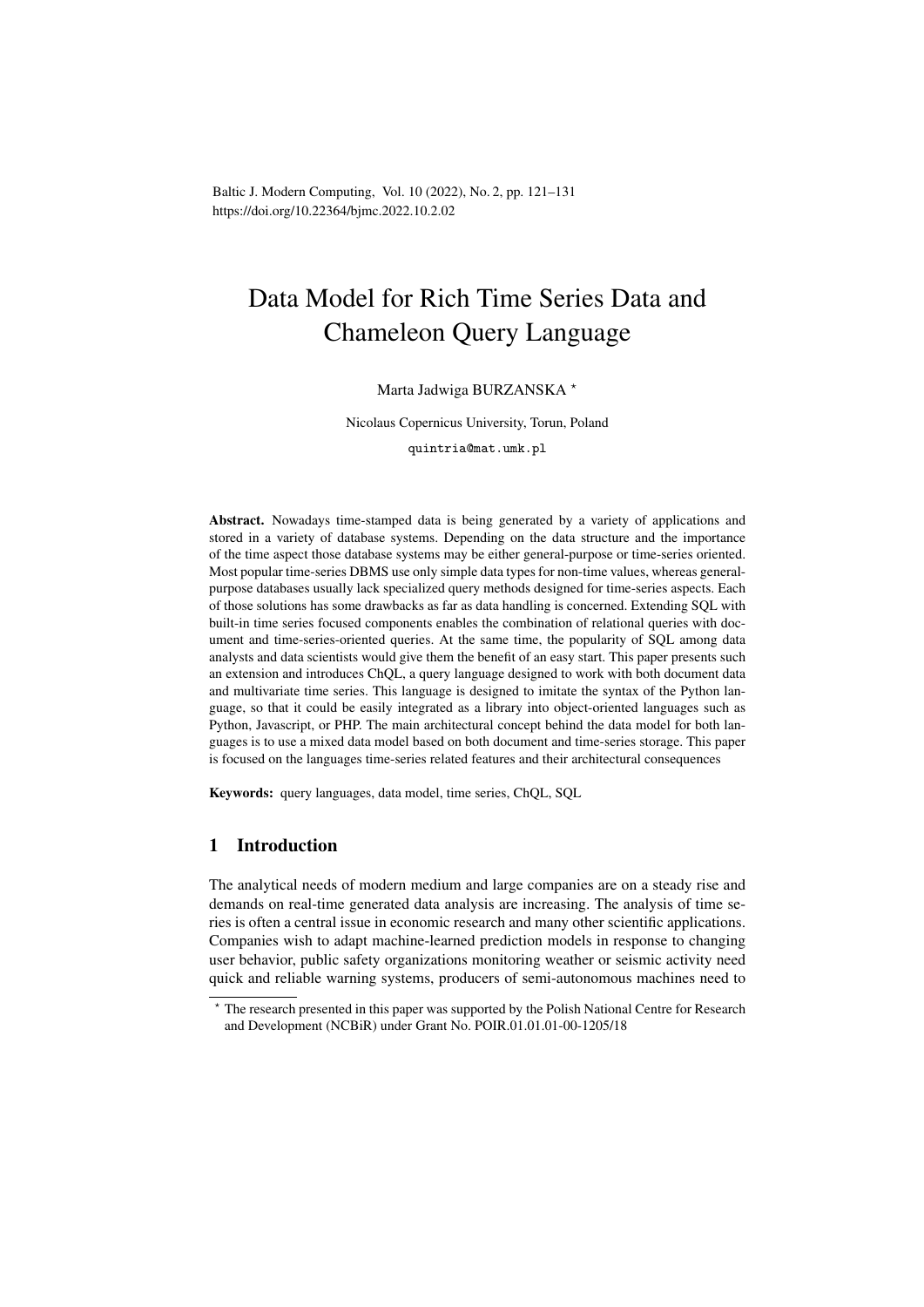monitor them and gather data for further research and enhancements. Those are just a few examples where efficient reliable database systems working with time-stamped data are in high demand. But nowadays a good database management system is not enough. We live in a world of Big Data, where the most valuable is the knowledge and skills of data analysts and data scientists. And the two most popular computer languages that these specialists utilize in their everyday work are SQL and Python (Haq et al. (2020)). This is one of the reasons that many NoSQL systems, apart from a vendorspecific query language, also adapt parts of the SQL language as an alternative querying method. Database systems designed for time-series data usually have their own query language, sometimes heavily influenced by SQL syntax (Sharma (2020); Rith et al. (2014)). But this approach, intended for people fluent with SQL, has some serious drawbacks. Despite similarities, data analysts still need to learn new structures, search for specific functions and, when faced with a problem, look for help in a limited user community or documentation. A much better approach has been adapted by TimescaleDB, which is based on the PostgreSQL DBMS. Timescale developers took the full PostgreSQLs SQL dialect and extended it with only a few necessary capabilities by either implementing user-defined functions or adding a group of additional clauses or keywords (Mazak et al. (2020); Borkar et al. (2016)). However, despite SQLs popularity and expressiveness, it is well known that more complex queries are difficult to construct and maintain. Also, solving very complex issues quickly becomes a tedious task. Another aspect worth considering is the variety of collected data and common changes of the sales models which require database modification. A plain multivariate time-series model may not be enough. After considering and testing out different solutions for their clients the developers at Synerise S.A. company have decided on creating a novel DBMS "Chameleon". It is intended as an in-memory distributed database with a hybrid document-multivariate time-series model which can serve multiple purposes. This data model required a query language capable of dealing at the same time with JSON-style documents and with time-series data with all its complexities. Such language should be easy enough for a data analyst to quickly master it, but also for software developers to be able to effortlessly incorporate it into their products. And yet, those two groups usually have different skill sets and different preferences when it comes to computer languages. After long consideration, the development team has decided to implement a dual-language approach. In order to give data analysts a quick start on our product, we have adapted an SQL dialect based on the 2013 standard with some enhancements like simplified Row Pattern Matching, JSON support, and time-series-specific elements. And for those more accustomed to programming languages, we provide a python-like ChQL query language with the same expressiveness. Both approaches are intended to complement each other.

This paper presents the overview of our data model and the key concepts of both the extended SQL dialect and the ChQL language. The focus is placed on complex problems and explaining some decisions behind specific solutions. This paper is organized as follows: Section 2 gives an overview of the data model. Section 3 introduces the time-series related extensions to SQL dialect and discusses the use of the Row Pattern Recognition (RPR) extension. Section 4 contains an overview of the ChQL query lan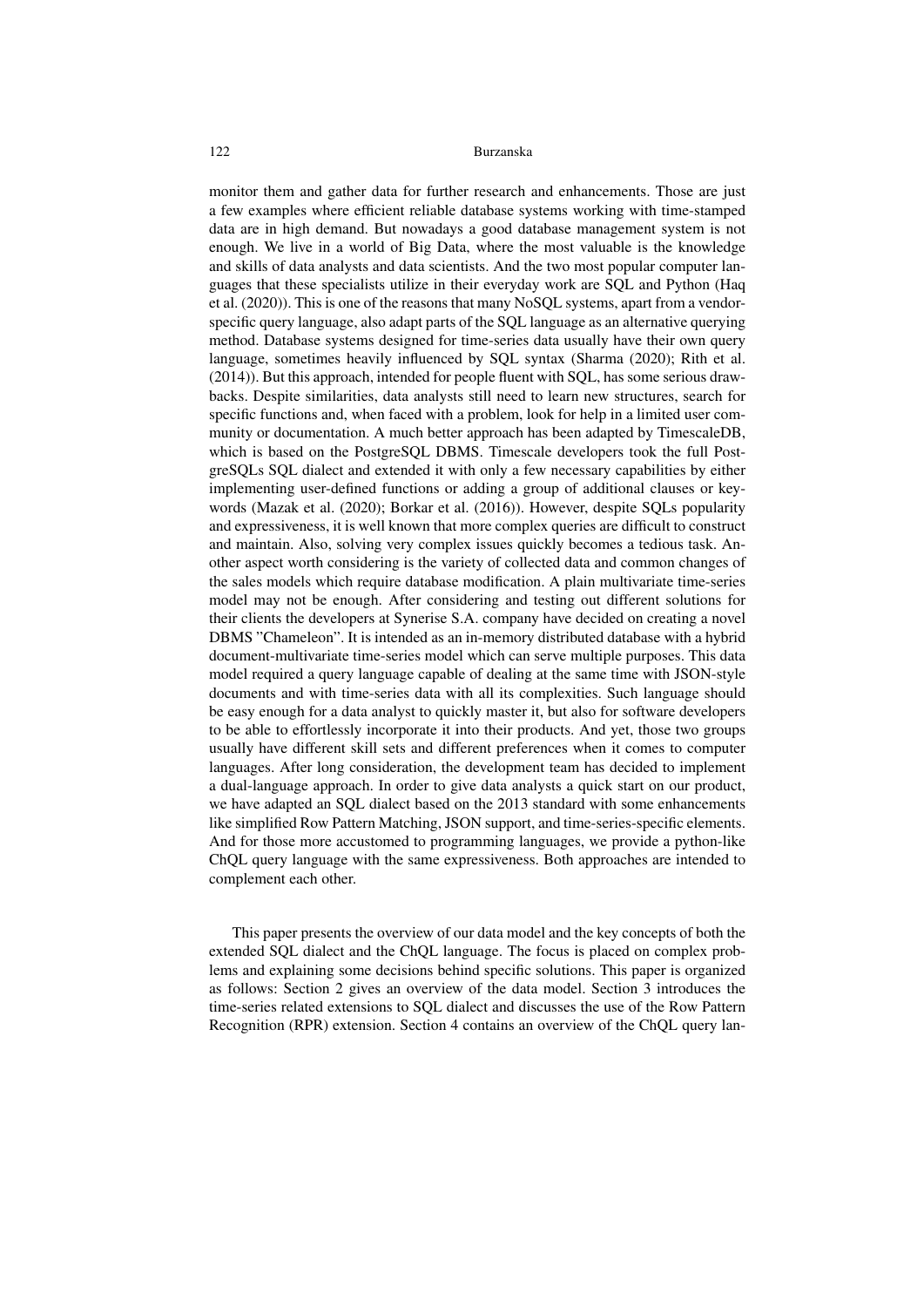guage and shows its correlation with our SQL dialect. Section 5 contains conclusions and future work.

# 2 Data Model

This section presents the models and concepts that form the foundation of Synerises Chameleon DBMS project and its query languages. It starts with a presentation of a motivating example and then proceeds to the technical details.

## 2.1 Motivating example

One of our baseline motivating examples deals with a hypothetical retail chain. Each store gathers customer receipts info as a JSON document. When a customer shows their loyalty card, their receipt is stored in a time series labeled as purchase with customers uid. Also, the customer has a loyalty app. The basic customer data (uid, name, phone no, etc.) is stored as a single JSON document per uid. The app gathers info on products viewed by the customer as a time series with values such as uid, timestamp, product id, time spent viewing.

After launching a campaign in the loyalty app that showed a selected discounted product, the retail chain wishes to analyze how many of the customers that had viewed the product, have bought it in the week span.

## 2.2 Hybrid data model

The above example illustrates the main idea behind the Chameleon DBMS: its user should not be confined only to a time-series database functionality, nor to a plain document-type DB. It is often the case that both functionalities are needed to a similar extent. Therefore we propose a hybrid data model so that our clients are not forced to use dual DBMS architecture and to migrate data between systems. Most architectural concepts come from the document storage domain.

2.2.1 Data types Besides the basic data types like *int*, *double*, *string* or *boolean*, Chameleon DB also provides support for arrays of elements with different data types. Our DBMS also supports a range of data types for storing date and time values. The most important is the *timestamp* type, which is used while defining time series. In order to store document data, Chameleon supports a JSON-based *document* type. An instance of this type is a tree-like structure, with named nodes on each level. Node names on a specific level are unique. Node values may be of any type supported by Chameleon DB. Also, the order of nodes is not preserved.

*Example 1.* A sample time-stamped document stored as a single record

```
{"uid": "24b7afdd-bfd2-4823-86b4-bb0cf4eec96f",
"event_id": 123469146807, "timestamp": 12357684,
"seriesuid": "purchases", "params": {
```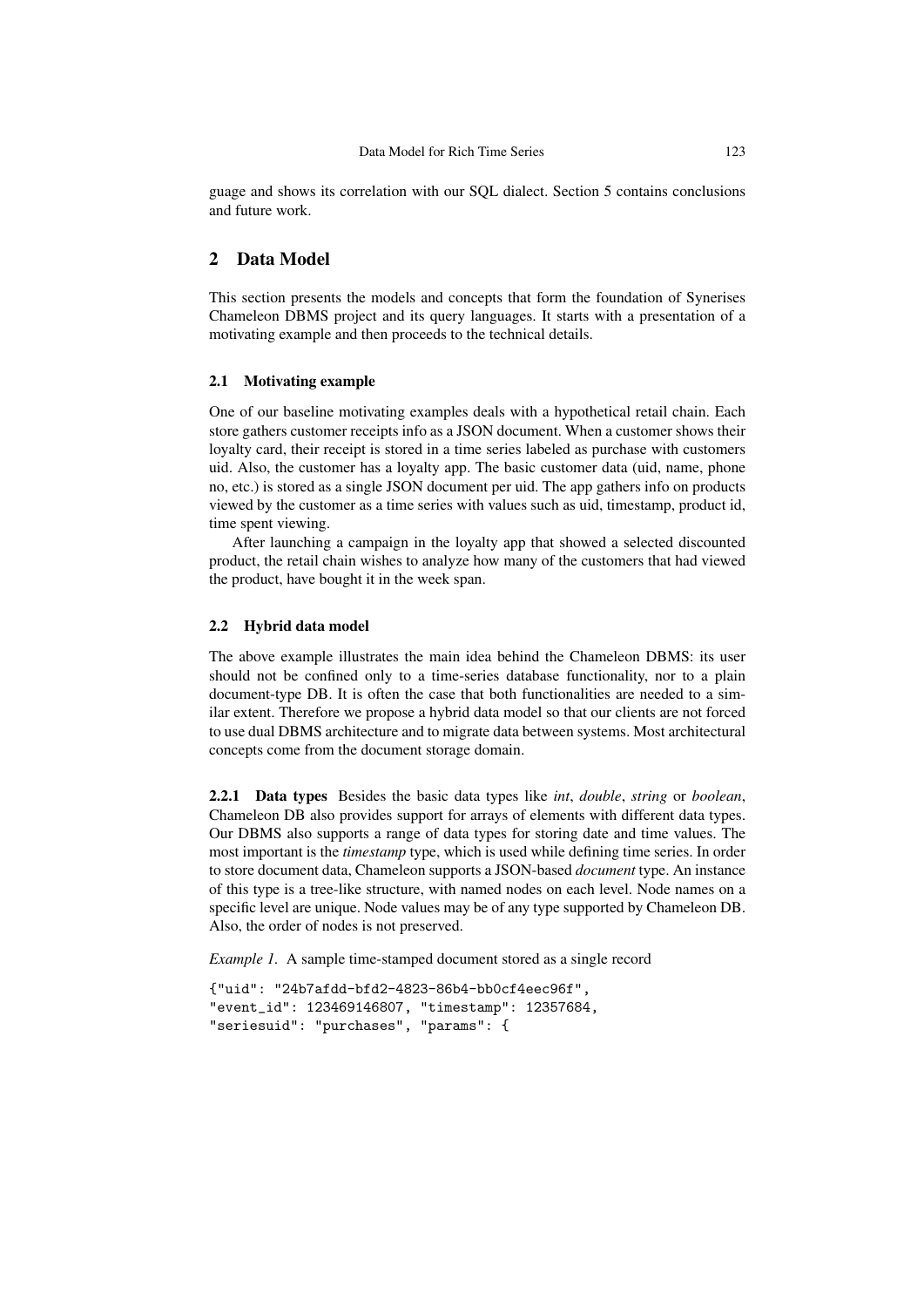```
124 Burzanska
```

```
"item": [ {"sku": "code2", "unitprise": 453,
      "name": "xyz1", "quantity": 2.0},
{"sku": "code10", "unitprise": 662,
 "name": "xyz2", "quantity": 1.5} ],
 "sum": 2229.0},
"guid": "med22-pl", "action_id": 6}
```
2.2.2 Data structures Basic data types are used to store singular data, however, to organize it, more complex structures are required. In Chameleon DB, each database instance consists of *collections*. A collection is a set of data with a predefined structure. In some way, it resembles a table in a relational DBMS. The collection structure must be defined by an ordered, non-empty list of named key attributes and a list of named value attributes. Each attribute has a specific type - one of the basic types or a document type. A collection must have a defined primary key. According to intuition, the primary key is defined by an ordered, non-empty subset of the collection's attributes, and it should uniquely identify a database record.

A collection may also have an *ordering key* defined. The ordering key consists of one or more of the collection's attributes. It determines the logical and physical ordering of the database records. The ordering key does not have to be unique. A typical example is the timestamp of the event described by the database record. However, this is not the only possible data type. All basic data types may be used, and it is easy to imagine using a string type representing product names.

A very useful feature known from relational DBMSs is a view. Its equivalent in ChameleonDB database is called a *projection*. It is a defined operator which selects a set of collections attributes. It is also capable of selecting a set of documents nodes.

It should be noted here, that Chameleon DB is designed with centralized in-memory storage enhanced with a capability of placing indexes on any part of a collection, including any node of a document. Also, when a collection is both timestamp-ordered and contains document data, the system may choose to compress on-the-fly JSON type fields of a record.

# 3 Querying Chameleon DB

While analyzing different use cases it quickly became apparent that the potential users of Chameleon DB would mostly fall into one of two categories. Either they could be programmers, skilled in object-oriented programming languages like C], Java, Python, or JavaScript, or they could be data analysts, working on their daily basis with SQL and Python/R languages (for building machine learning models). Those two groups have different predispositions and habits. Many developers, when given a choice, prefer to communicate with a DBMS using either some form of an ORM library or a query language resembling one of the most popular programming languages. Therefore many NoSQL DBMSs provide a query language resembling either JSON documents or a scripting language (Sharma (2020); Ramesh et al. (2016)).

On the other hand, one of the basic skills required from a data analyst is proficiency in SQL. Unfortunately, this language, by design, has limited capabilities when it comes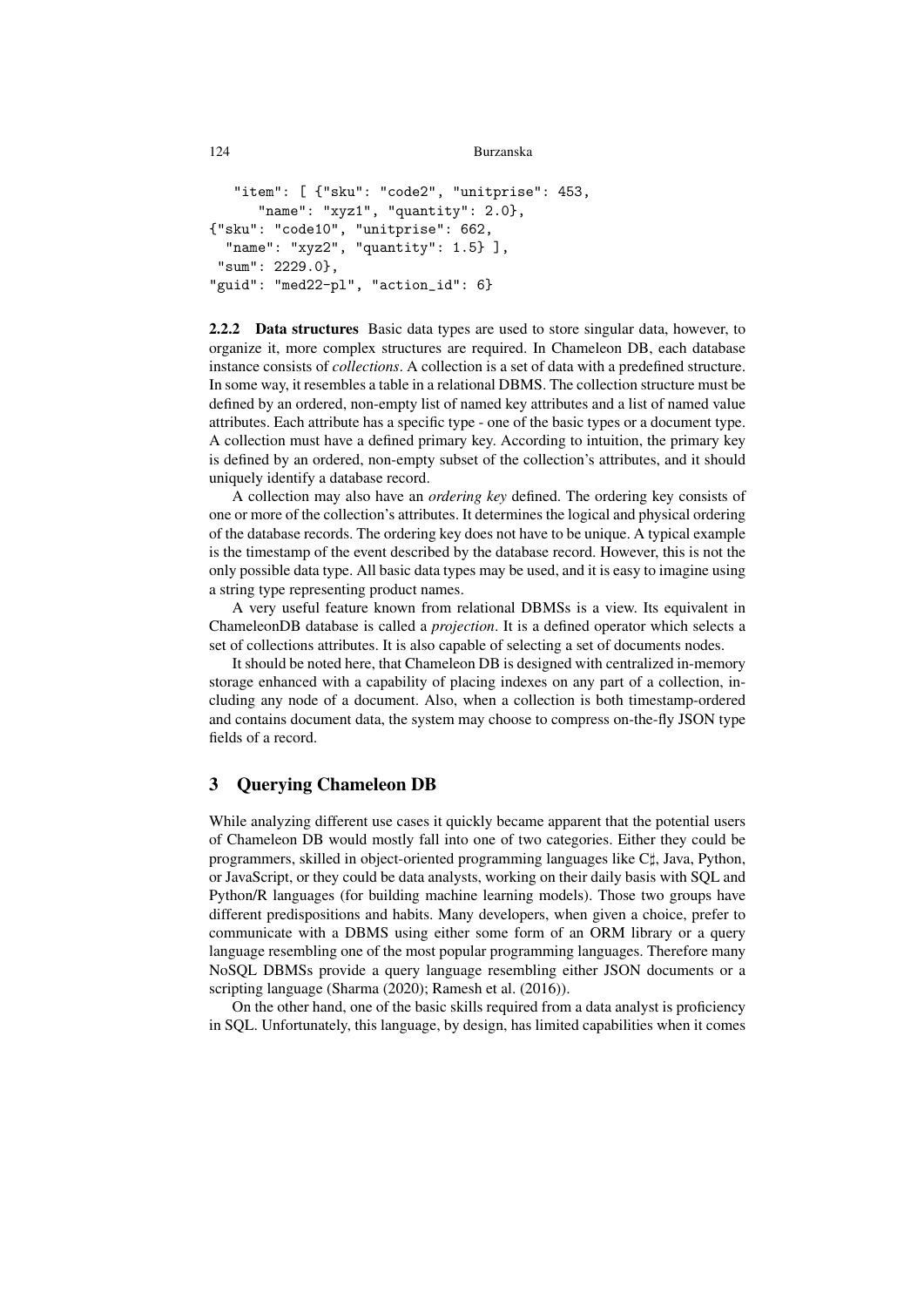to handling other data structures than those from relational DBMSs. Thus, a lot of vendors decide to implement a query language resembling, to a lesser or greater extent, SQL (Rith et al. (2014); Borkar et al. (2016)). The degree of similarity usually depends on the similarity of their data model to the relational model.

In ChameleonDB it has been decided that only one approach is not enough. The main assumption was that two user profiles will form the majority. Firstly there will be users fluent with SQL but not so much in other technologies. And yet, some problems will still require advanced algorithmics where SQL would be troublesome. Those problems will be solved by the second group of users - software developers. Therefore ChameleonDB implements a dual approach: SQL dialect extended with basic functionalities required when dealing with time-series data and ChameleonQL (ChQL in short) - an interpreted python-style object-query language.

# 3.1 SQL dialect for time series

When analyzing different approaches to SQL-based query languages for non-relational databases we may encounter a lot of various designs. From limited versions based on the sole core of the SQL to dialects with proprietary extensions highly influencing the shape of queries. Usually, those extensions are necessary to unlock the full potential of a DBMS. However, considering that this query language is dedicated to analysts proficient in standard SQL, the differences are often problematic and unintuitive, and solutions known to users are not available. Also, since such language exists only in one DBMS, there is limited access to professional help at user-forums and a limited amount of learning materials. Thus, in ChameleonDB our goal was to limit such extensions to a bare minimum. The design choices were made while constantly bearing in mind the profile of the target user - a data analyst or a business representative, not fluent with advanced algorithmics. Our user should be able to start querying a database without having to read through stacks of documentation.

The core syntax is based on the SQL:2016 with SQL/JSON standards (Michels et al. (2018)). In a use case, where a user would not require time-series specific functionalities, a query on a collection would not be any different from a query on a single table. However, to address the aspect of time series and to utilize the collection ordering aspect some additional functionality had to be added.

When dealing with time series not only date parts extraction is needed. It is often necessary to aggregate parts of a series based on a specific time interval. For example, one may need to calculate the number of page visits in a span of 10 minutes or to find the minimum oxygen blood saturation level every 30 seconds. After careful consideration, it has been decided to simply extend the well-known *EXTRACT, ROUND, CEIL* and *FLOOR* functions with the possibility of defining intervals of any length required by the user.

#### Examples of such calls are:

*ROUND(timeVal, 'm', 15)* - rounding with interval of 15 min, *EXTRACT(timeVal, 'day')* - extracting weekday name from date, *FLOOR(timeVal, 's', 30, startingPoint)* - assigns a timestamp value calculated by adding 30 second intervals to a startingPoints timestamp value.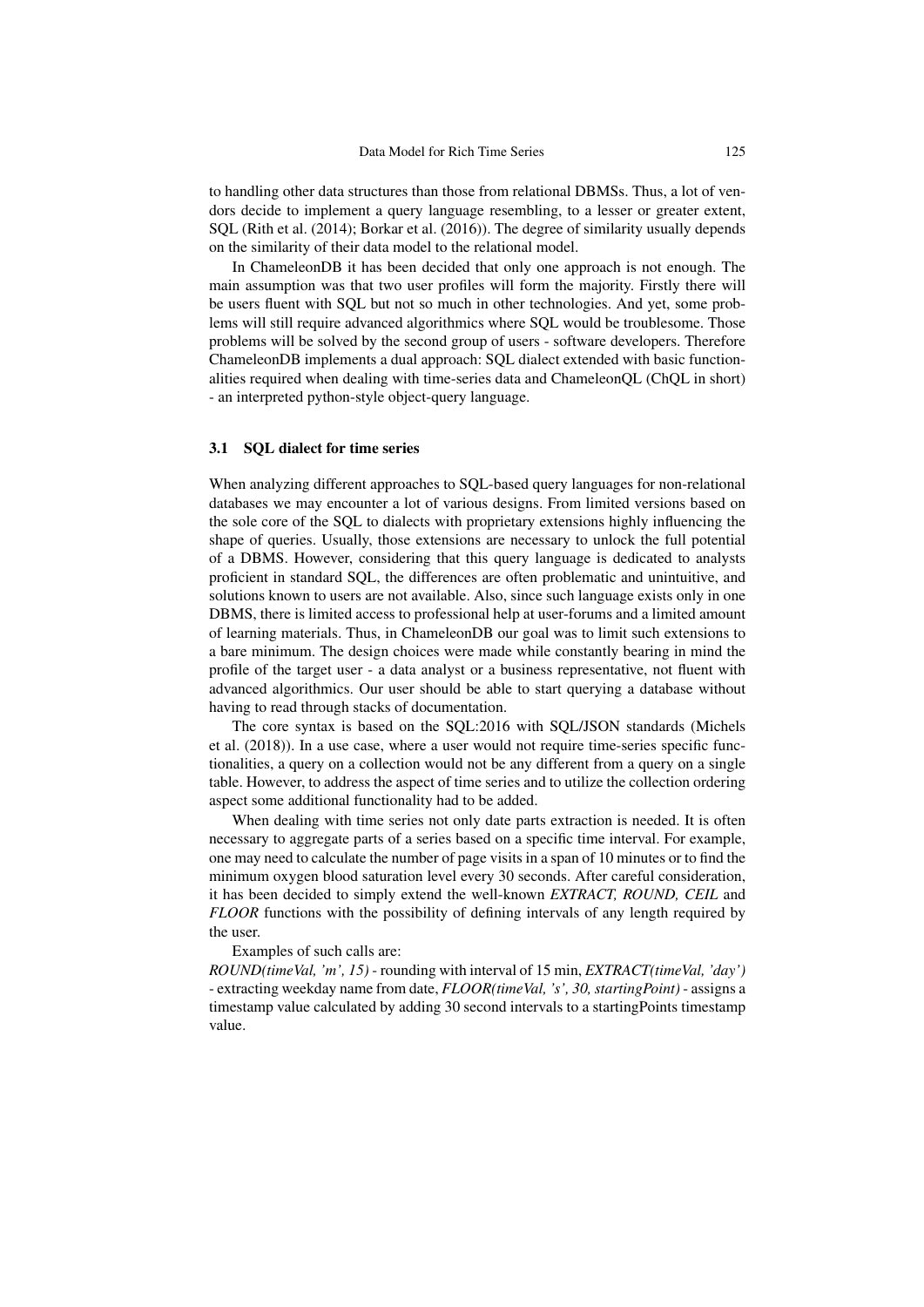Another functionality, useful when dealing with ordered data series, is extracting a given element. Thus Chameleons SQL dialect includes functions: *FIRST, LAST, GET-NTH(n, valNode)*. In the last case, the 'n' value may be positive or a negative, where, for example, -2 would mean the second last element

#### 3.2 Row Pattern Matching

A very important part of time series analysis is finding patterns. SQL:2016 standard introduced the Row Pattern Recognition feature. It heavily utilizes regular expression and currently is available in only a selection of database systems (like Oracle or Apache Flink). The main clause for this feature is MATCH RECOGNIZE extending the From clause. The main ideas behind this feature are to logically partition and order the data, define patterns using variables and regular expressions which are matched against a sequence of rows. An example of a query containing RPM is presented in Example 2 and is taken from (Michels et al. (2018)).

*Example 2.* SQL:2016 Row Pattern Recognition example

```
SELECT M.Symbol, M.Matchno, M.Startp, M.Bottomp,
M.Endp, M.Avgp FROM Ticker
MATCH_RECOGNIZE
 ( PARTITION BY Symbol
   ORDER BY Tradeday
  MEASURES MATCH_NUMBER() AS Matchno,
A.Price AS Startp,
LAST (B.Price) AS Bottomp,
LAST (C.Price) AS Endp,
AVG (U.Price) AS Avgp
ONE ROW PER MATCH
AFTER MATCH SKIP PAST LAST ROW
PATTERN (A B+ C+)
SUBSET U = (A, B, C)DEFINE /* A defaults to True, matches any row */
B AS B.Price < PREV (B.Price),
C AS C.Price > PREV (C.Price) ) AS M
```
In simple cases, like the one presented above, the naming of parameters is selfexplanatory. However, the details may quickly become complicated. Let us take a closer look at the PATTERN element. Patterns are built according to POSIX regular expression definition. They may contain a number of modifiers. For example, the expression:  $\gamma$ {1,3} Y|(Z+)  $\gamma$ (V|W{3, }) means that a pattern should start with one to three elements of X condition matching rows, followed by a single Y condition matching row or at least one row matching the Z condition and ending with either exactly one V row or at least 3 W rows. And here we are faced with a difficult design choice. Row Pattern Recognition is a necessary functionality when dealing with data series. But it is also a well known fact, that regular expressions tend to quickly become overly complicated and difficult to maintain. It takes a good programmer to fluently work with them.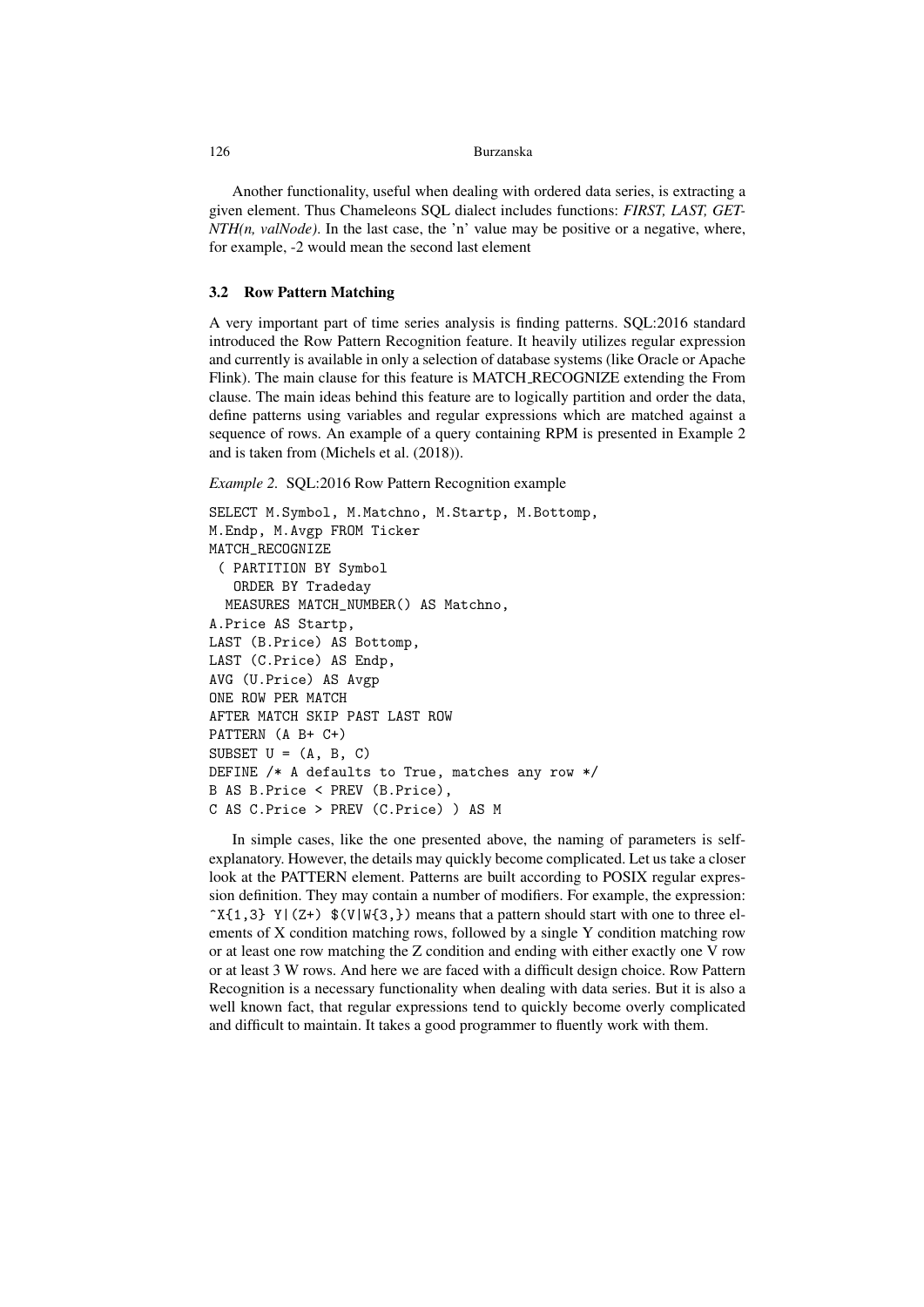While designing ChameleonDB a series of use cases that require RPR feature have been analyzed. And after very careful consideration it has been decided against the implementation of this form of queries in ChameleonDB. The base assumption for its query languages is that the SQL dialect would be mostly used by non-programmer users, whereas users more skilled in algorithmics would be provided with a more powerful, object-oriented query language. The target SQL users should be given basic row pattern matching capabilities, but presented in a very readable, easy to master, form. Thus the idea to enhance the WHERE clause with a THEN parameter which may be used to specify the order of conditions for a pattern. Our version of the query from Example 2 would take the form presented in Example 3.

#### *Example 3.* Row pattern matching example for ChameleonDB

```
SELECT Symbol, FIRST(T.A.Price) as Startp, LAST(T.B.Price)
AS Bottomp, LAST (T.C.Price) AS Endp, AVG (Price) AS Avgp,
FunnelCount(), FunnelTag
FUNNEL UNBOUND
FROM Ticker T
WHERE True AS 'A',
   THEN price < PREV(price) AS 'B',
  THEN price > PREV(price) AS 'C'
GROUP BY Symbol, FunnelTag
ORDER BY Tradeday
```
The Order By clause is optional when the queried collection has an ordering key. What needs to be explained here is the FUNNEL clause. It is an optional clause that actually serves multiple purposes. It is often the case where business analysis creates conditional funnels where the first level of a funnel shows elements matching a first of the set of conditions, the second level - those matching first and a second condition, and so on. Using the funnel clause gives access to functions: FunnelCount resulting in a JSON document whose node names are the step aliases, and node values store the number of rows matching the step. FunnelTag is the sequential number representing which pattern in a series is currently displayed (since a pattern may occur multiple times in a data series). When users would like to utilize the ALL ROWS PER MATCH functionality, they may simply remove FunnelTag property from the group by clause. The FUNNEL clause comes with 3 modifiers: UNBOUND, BOUND and OVERLAP. UNBOUND means that a pattern is matched when at least the first two conditions match (A and B in the above example). It may be useful when looking for customers, who have viewed a promotional item in a loyalty app and made some purchases within a span of a week, but we wish to check how many of them have bought the item in question. The BOUND modifier means that all conditions must be met in order to match a pattern. But the OVERLAP modifier is the most interesting one.

Let us consider a case when we want to find drivers who tend to drive recklessly. Let us define reckless driving as firstly with accelerating above 8  $\frac{m}{s^2}$ , at some point exceeding the speed of 100  $\frac{km}{h}$  and then hard braking when acceleration drops below -9  $\frac{m}{s^2}$ . However, there may be points in time when two of those three conditions are met at the same time. What is more, there may not be a point in time where the speed is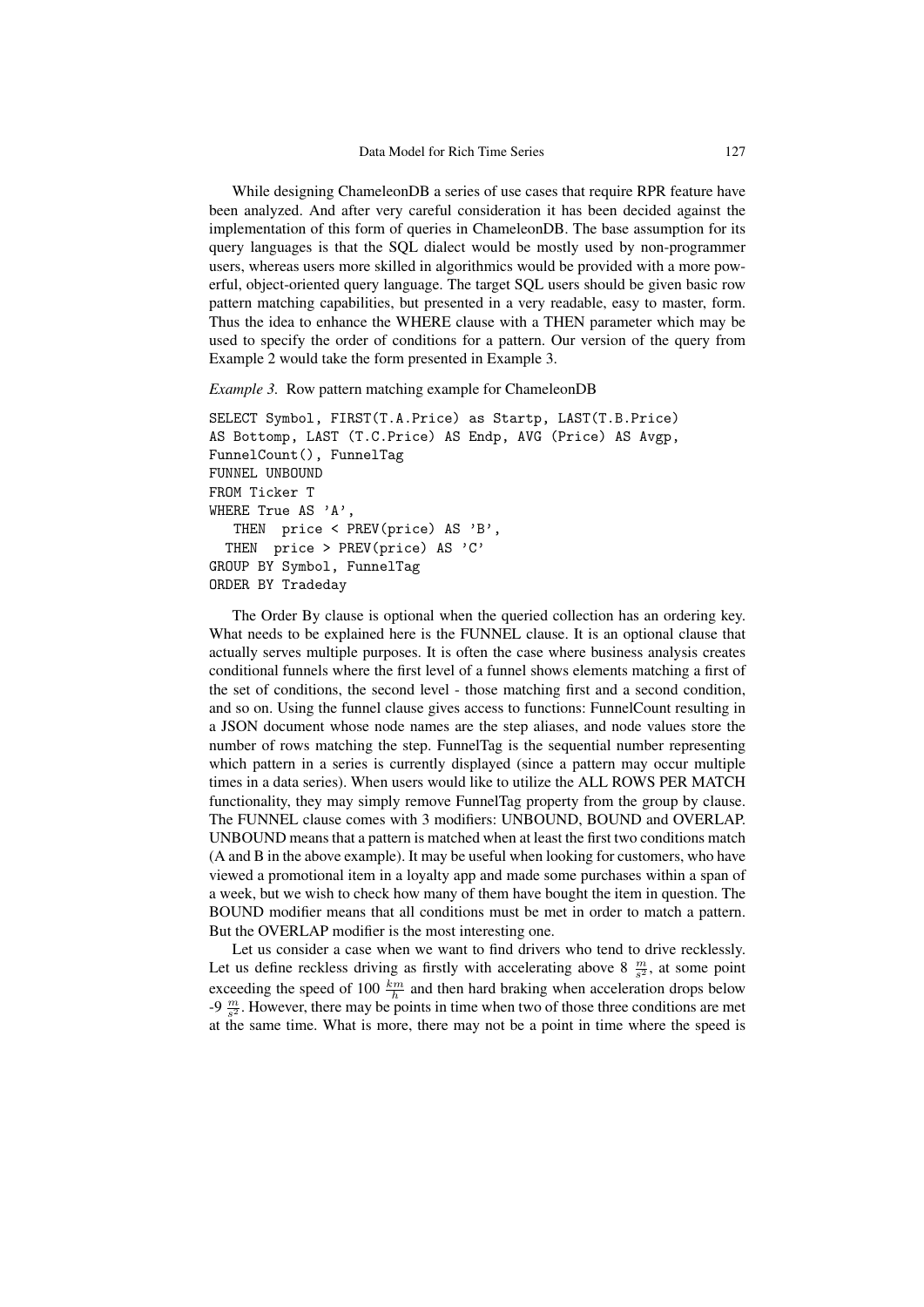above 100 and neither of the two acceleration conditions are met (driver accelerated up to 120  $\frac{km}{h}$  and then hit the brakes). This situation is very hard to define in SQL:2016 RPR standard, because a row is tagged with the first condition tag it matches. Example 5 shows a fragment of an SQL:2016 query corresponding to the proposition in Example 4.

*Example 4.* Example of the usage of the FUNNEL OVERLAP modifier

```
SELECT CAR_ID FROM CARS
FUNNEL OVERLAP
WHERE ACCEL > 8 AS A
THEN SPEED > 100 AS B
THEN ACCEL < -9 AS CGROUP BY CAR_ID
Example 5. Fragment of a RPR query matching with Example 4
SELECT * FROM CARS
PARTITION BY CAR_ID
PATTERN A+ B+ C* D+ E+.
/*A-Accel, B-Accel and Speeding, C-Speeding, D-... */
WHERE A. SPEED \leq 75 mph AND A. ACCEL > 8
  AND B.SPEED > 75 mph AND B.ACCEL > 8
  AND C.SPEED > 75 mph AND C.ACCEL >= -9 AND C.ACCEL <= 8
  AND D.SPEED > 75 mph AND D.ACCEL <-9AND E.ACCEL < .
```
FUNNEL clause may also be used without the THEN subclauses. With Bound and Unbound parameters it may be combined with the AND operator and thus becoming a simple business funnel representation similar to the one from the New Reliq DBMS. The Funneltag variable would then contain the number of logical expressions evaluated to the True value. The query with the Unbound modifier would firstly return those records, for which the Funneltag value is the lowest (but greater or equal to 2, according to the abovementioned Unbound modifiers properties), unless specified otherwise in the Order by clause.

Usage of the Bound modifier is no different from not using the FUNNEL clause at all. The requirement to use the Funnel clause is that the WHERE clause should contain only conjunctions of logically evaluated expressions.

As for the general approach, it has been decided for ChameleonDB to implement the SQL grammar compliant with the SQL:2016 core specification, with the Funnel clause being the only major modification. The time-series specific functionality, like calculation of missing integer values in a time series, or timestamp rounding to a given level of precision, is accessible through built-in function (like estimate missing() and round\_to\_interval() for the abovementioned cases).

# 4 Chameleon Query Language

Chameleon QL (ChQL for short) was designed with professional programmers in mind. It is based on the Python language design so that it would be as easily used as a stan-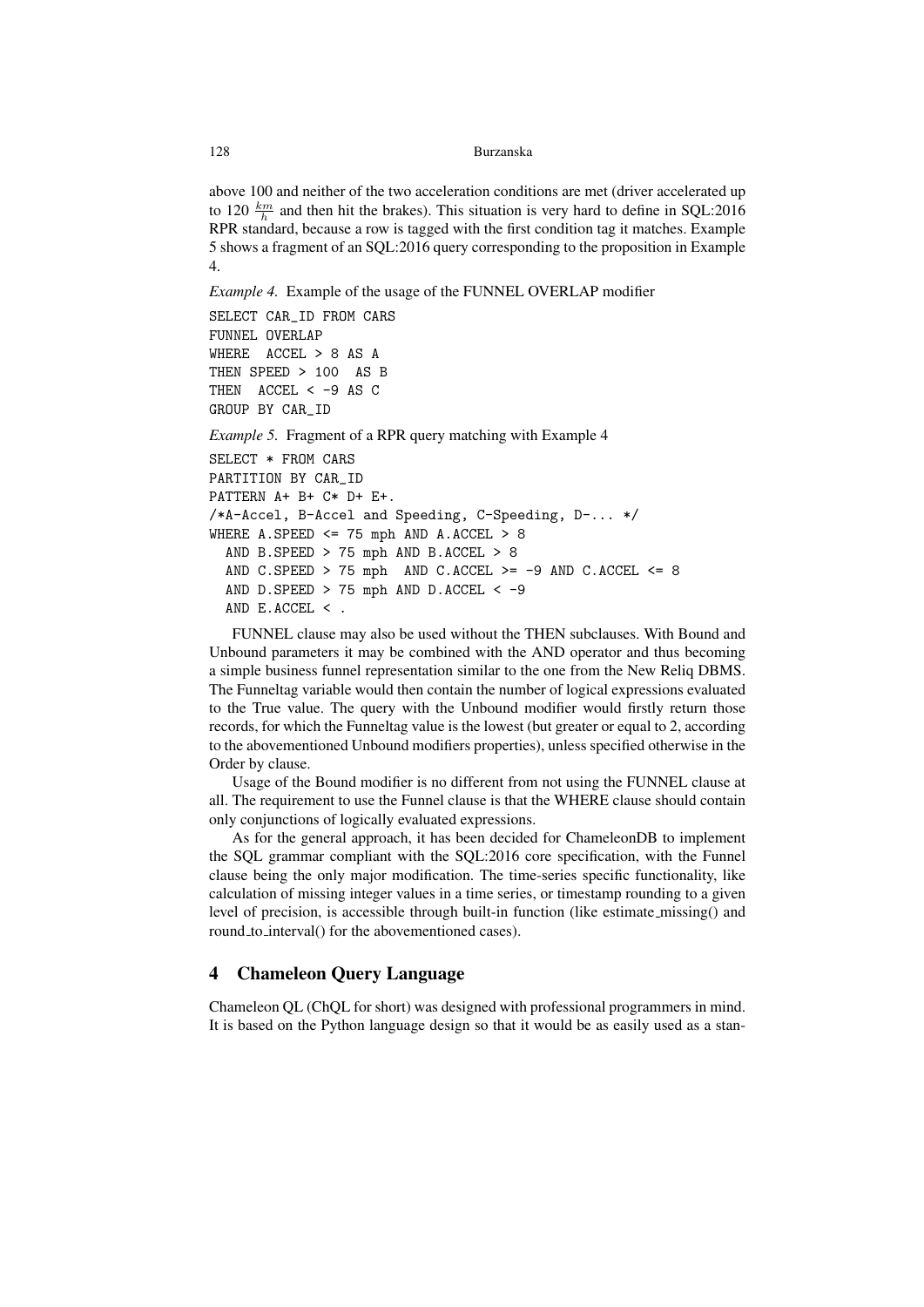dalone query language and adapted as a library for Python or JavaScript. The basic data types match those mentioned in Section 2. It has been decided that a data type should be associated with a value and not with a variable (similarly to the Python approach), the need arose to provide a distinction between string, timestamp, and date values. One approach would be to use special objects (like in Pythons Pandas library), but in ChQL it has been decided that another approach would be more convenient for a user. In ChQL the user needs to provide a simple one-letter indicator to distinguish between a timestamp (e.g. t402993000) or a date (e.g. d1995-02-04 22:45:00).

In order to work with simple data collections we designed the *filter* function. It corresponds to the WHERE clause in SQL. An example of usage would be:

```
Buses.reading.filter(sensorName=='brake' and MaxPower>50).
(sensorName, sensorNo)
```
The Buses in this example is a collection with one of its fields, called reading, being a JSON document storing information gathered during some buses route at some point in time. As may be seen here, ChQL uses the dot operator in an extended way in comparison to the Python language. It is not simply an operator used to access fields and methods of an object, but rather an operator that evaluates the right expression in the context of the whole left-side expression. Such an approach has firstly been used in the SBQL proposed by K. Subieta in (Subieta et al. (1995)). According to this approach, when a class A would have static integer fields labeled x and y, we could request  $A(x,y,x+y)$  and the interpreter would return a three-valued tuple with fields calculated based on the As values of x and y.

Other useful database functions, like count(), average(), distinct() are very similar to those available in MongoDB. However, one of the most interesting functions would be the one corresponding to the FUNNEL clause for the SQL dialect. It is called simply *series* and it results in a tuple of lists of values that match the first condition, the first and the second condition and so on. An example of usage of this operator is shown in the example 6. It is a ChQL version of a query from example 4.

*Example 6.* Example of the series function usage

```
Cars.car_id.series(mode='Overlap', pattern='A+B+C+',
  A=(\text{accel} > 8), B=(\text{speed} > 75), C=(\text{accel} < -9)).car_id
```
The *series* function accepts arguments passed in positional and keyword mode, as in *Python*. This function has two special named parameters: mode corresponding to FUNNEL modifiers, and pattern corresponding to the PATTERN subclause in SQLs RPR. A, B and C serve as alias names and may be used in search pattern definition as seen in example 7. The limitations on alias names is that only alphanumeric symbols may be used.

*Example 7.* Another series function usage

```
Alarms.alarm_id.series( A=(alarm=True),
B=(B.alarm = False AND B.time - FIRST(A.time) \leq t'5min'),
pattern=' (A+B+) {50,}').
(alarm_id, First(A.time), Last(B.time))
```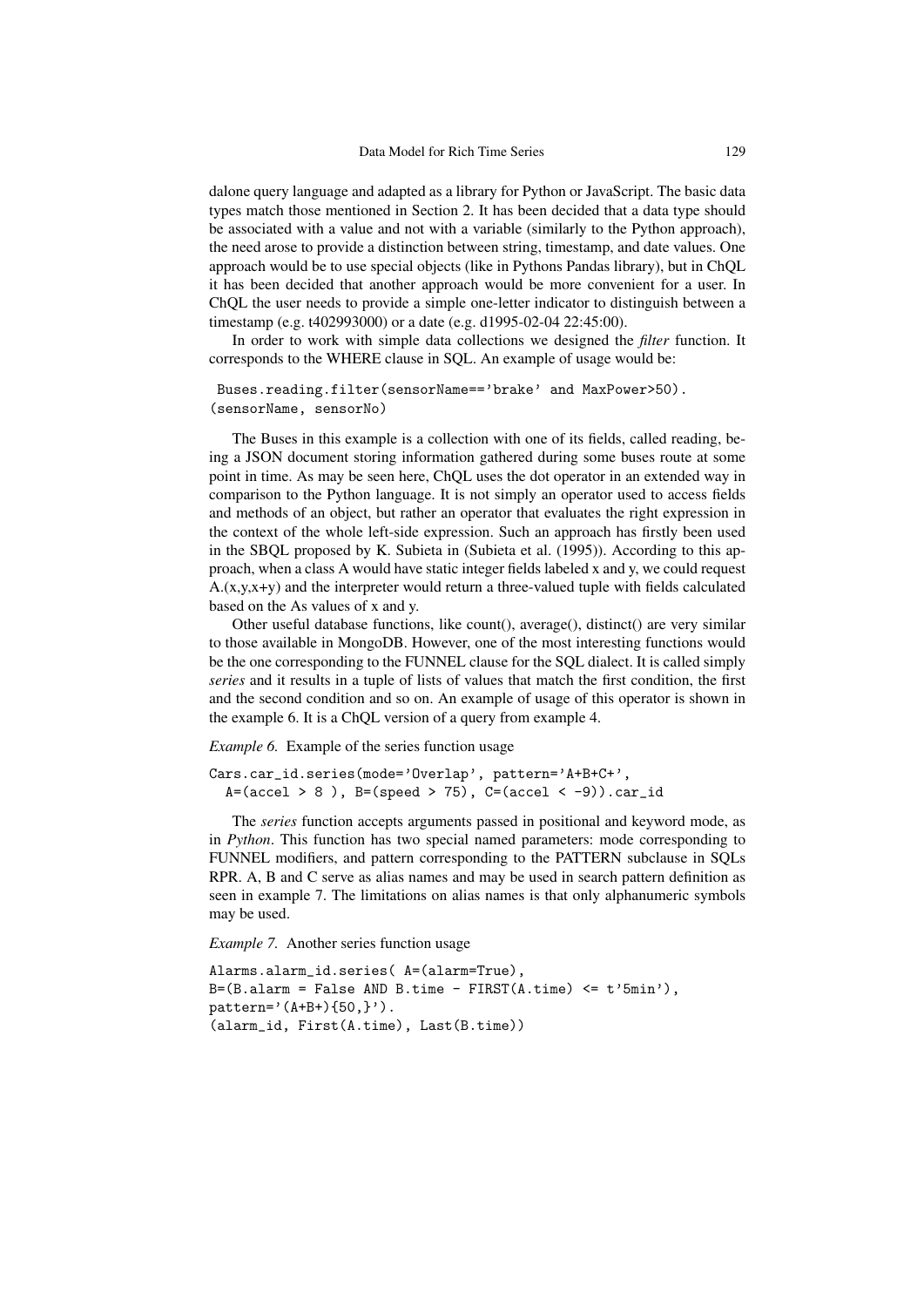The *series* function is dedicated to working with data series, but when we wish to achieve the business funnel functionality, the *pattern* argument should be explicitly set to None. In comparison to SQLs Funnel query, the series function is more complicated but offers much more possibilities. The main difference lies with the definition of patterns. Here the design choices return to the users profile. SQL dialect is intended for people who may not be fluent with programming languages, and as a consequence, may not be experienced with regular patterns. For users more experienced in programming mastering the ChQL would not pose a problem, or, more precisely, would take a similar time as mastering SQLs RPR functionality. Thus, the decision to put easier, but limited, functionality in the SQL dialect, and allow for more robust, more powerful functionalities through a new language.

To summarize, ChQL architectural design was mostly influenced by the SBQL (Subieta et al. (1995); Burzańska and Wiśniewski (2007)), but also by MongoDBs query language, and Python. Each database, collection, projection, and record is an object that inherits its query methods from its generic class. Variables are not assigned a specific type, instead, the type is associated with the data they hold. To distinguish between database objects and user variables ChQL uses SBQLs naming-scoping-binding principle. ChQL offers a limited amount of basic data types and relies mostly on working with objects and their methods. Generic classes offer constructors for new databases and collections. ChQL also offers specific methods for creating and handling new records in a given collection.

## 5 Conclusions and future work

This paper presented a dual querying approach implemented in a hybrid model ChameleonDB Database Management System. ChameleonDB may serve as a document storage DBMS or a time series focused DBMS. The advantage of this model over popular document databases lies in its capabilities when working with advanced time-related operations and row pattern recognition aspects. On the other hand, the advantage of using ChameleonDB over popular time series DBMSs is the ability to use complex data types as metrics and values.

In addition, two complementary query languages have been introduced. Their design is based on both the intended users profile and the similarity to well-established solutions associated with data mining - SQL and Python. In this approach, some of the more difficult functionalities have been separated and the design of the SQL dialect has been adjusted to fit the intended user profile. At the same, a novel python-like query language supporting the more advanced functionalities has been designed. Among the novel aspects of both the ChQL and the SQL dialect are the support for Row Pattern Recognition functionalities and business funnel construction.

As future work, we plan to design an automated translation tool that would translate SQL queries into ChQL. We also plan to benchmark our concepts against DBMSs like MongoDB and Timescale. Furthermore, there is ongoing development work on the incorporation of elements such as advanced compression and extended indexing in ChameleonDB.